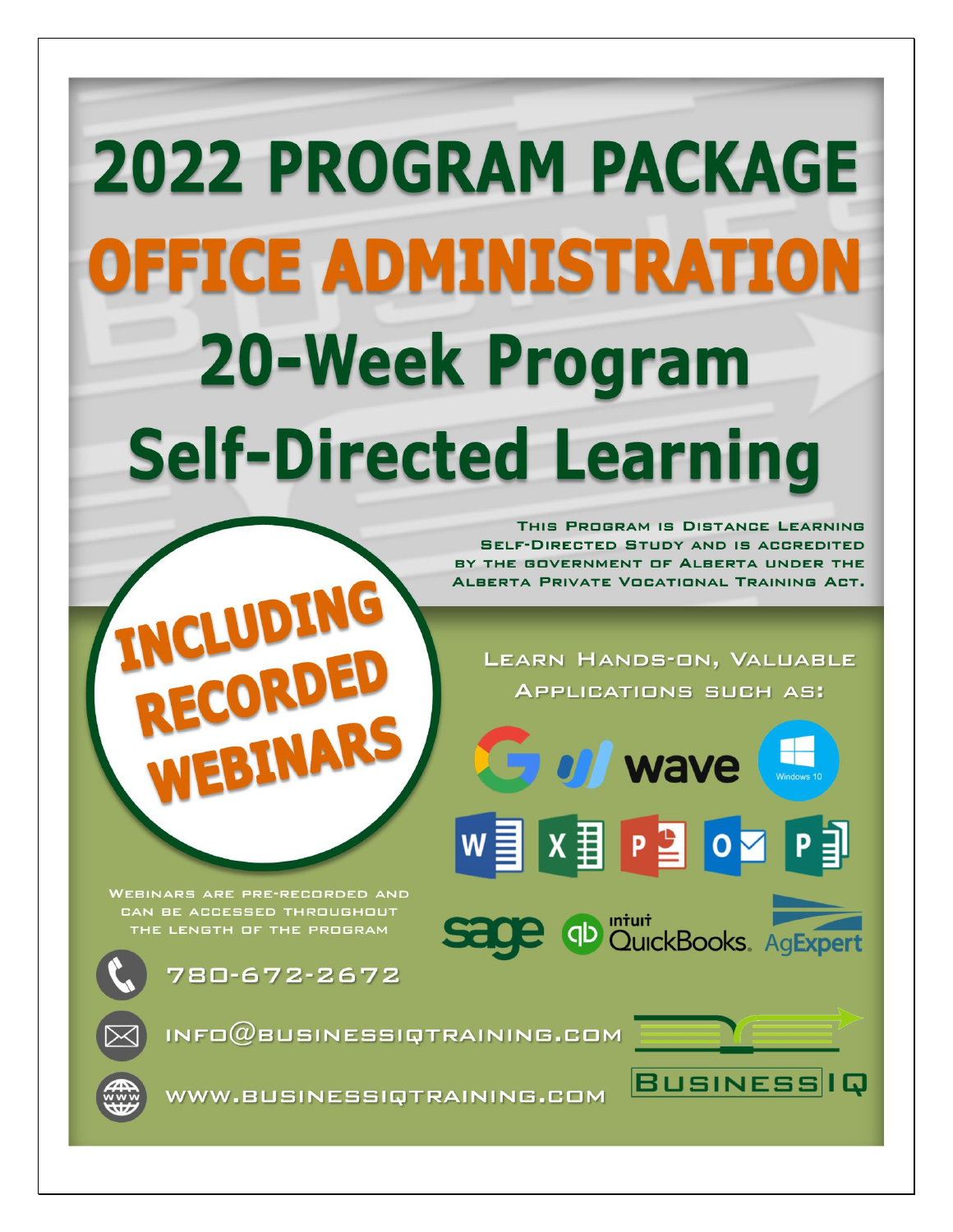## **Business IQ Training Inc. Office Administration Program**

Join the exciting world of business as an Office Administrator. Competition for these employment openings is expected to remain high as many qualified people seek positions in this field. To stay competitive, Office Administrators must be able to adapt to changing methods and responsibilities.

Office Administrators perform a variety of administrative duties in support of managerial and professional employers. Increasingly, they use word processing to format text drafted by others. They are also responsible for information management. They make sure information relays effectively to the people who need it, and they store and organize information so that it can be found easily. They may also require a strong understanding of fundamental accounting terms and procedures and be required to work in a variety of accounting software programs.

Business IQ Training's Office Administration Program consists of:

- Advanced word processing skills using Microsoft® Office Word 365 to create high-quality documents.
- Progressive database and statistical analysis using Microsoft® Office Excel® 365 to manage and share data.
- Using Microsoft<sup>®</sup> Office PowerPoint<sup>®</sup> to create powerful, polished presentations.
- Advanced e-mail organization, search, and communication skills using Microsoft<sup>®</sup> Office Outlook<sup>®</sup> 365.
- Applying Microsoft<sup>®</sup> Office Publisher skills to create high impact marketing materials.
- Gaining knowledge and benefits of Google's free online applications such as Gmail, Google Drive, Google Calendar, Google Docs, Google Sheets and Google Slides.
- Resume writing techniques and preparation.
- Understanding of Alberta Payroll Regulations and Payroll Processing responsibilities.
- Training in bookkeeping fundamentals to increase knowledge of accounting principles and terminology.
- Understanding of Alberta Payroll Regulations and WCB requirements to effectively and accurately pay employees while abiding by Alberta payroll standards.
- Hands on instruction using multiple types of computerized accounting systems such as:

QuickBooks® Desktop Software and QuickBooks® Online AgExpert Analyst Accounting Software Sage 50 Software and Sage Business Cloud Accounting WAVE Financial Accounting

Business IQ Training's Office Administration Program provides students with the necessary skills to be competitive in the current job market. Graduates of this program will be highly proficient in multiple computer applications and prepared for a career as a Secretary, Administrative Assistant, Executive Assistant, Bookkeeper, Payroll or Accounting Technician, and Information Management Technician in various industries. These positions involve a wide variety of tasks and assume varying degrees of responsibility depending on market needs, the needs of the firm, experience, skills, education level and personal initiative. With experience and ongoing learning, graduates may also obtain work of a supervisory or managerial nature.

A certificate of completion for the Business IQ Office Administration Program will be issued upon successful completion of all the following courses:

Using the Windows 10 Operating System Alberta Payroll Regulations and Payroll Processing Bookkeeping Fundamentals QuickBooks® Basic and Advanced Desktop Software with Payroll Sage® 50 Basic and Advanced Desktop Software with Payroll Sage Business Cloud Accounting and QuickBooks Online Accounting AgExpert Analyst Accounting Software with Payroll WAVE Financial Accounting Google Applications Resume Writing Microsoft® Office Publisher® 365 Training Microsoft® Office Word 365 Levels 1, 2 & 3 Microsoft® Office Excel® 365 Levels 1, 2 & 3 Microsoft® Office PowerPoint® 365 Levels 1, 2 & 3 Microsoft® Office Outlook® 365 Levels 1, 2 & 3

*Effective November 24, 2015 the Office Administration certificate program offered by Business IQ Training is licensed under the Alberta Private Vocational Training Act.*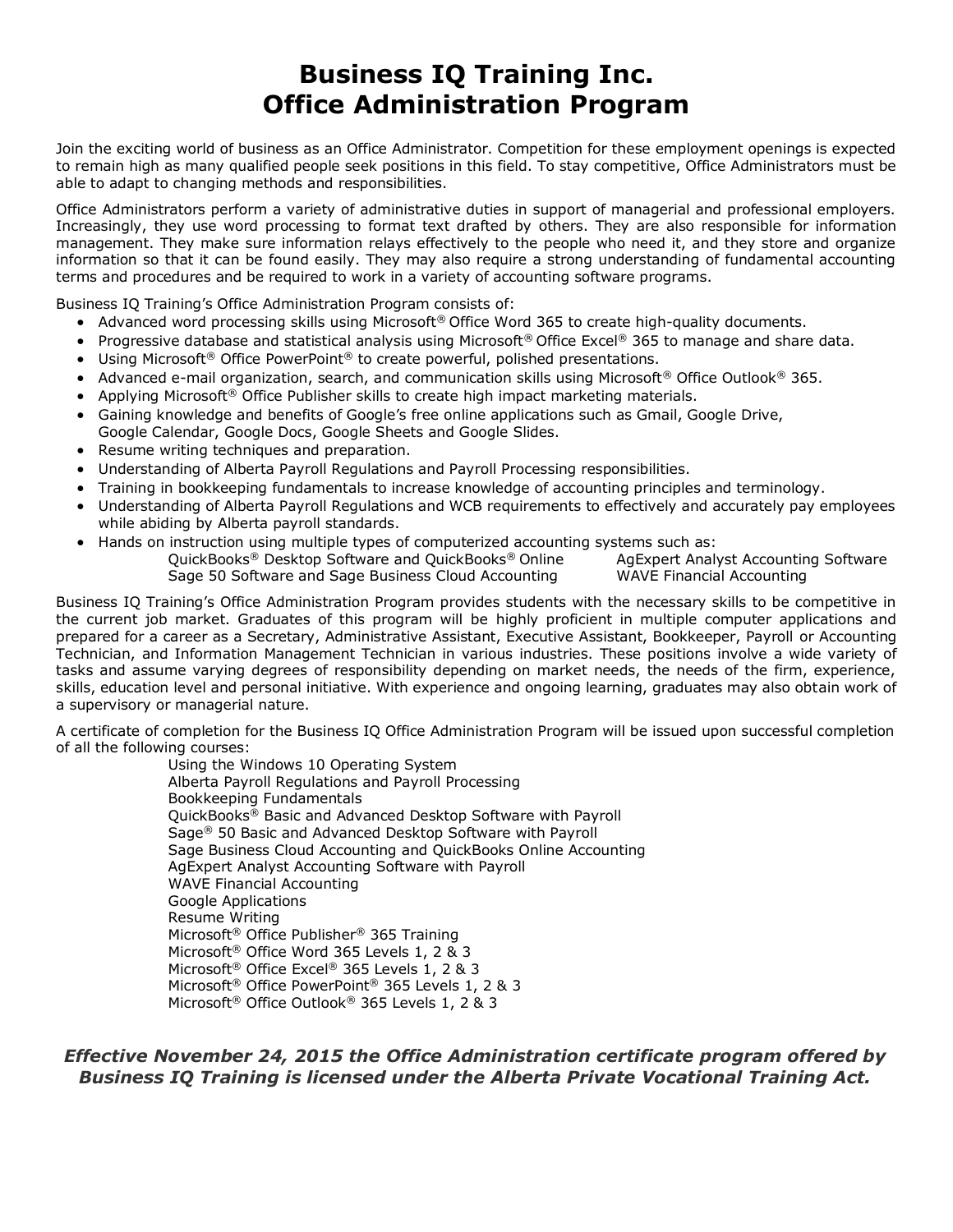## **Admission Requirements for Business IQ Training's Office Administration Program**

### **Student Admission**

Prior to admittance, each student must fill out the application form and book a consultation with an admissions councilor from Business IQ Training, by calling 780-672-2672. An assessment of the student's ability to participate in distance learning, will be determined at this time. In addition, the admissions councilor will help the student assess their career objectives to determine that their program of choice will suit their career goals. Although the program is designed to include various levels of computer instruction, it will start with basic computer skills training. Please note that all class instruction and materials are provided in the English language only.

*At the discretion of the admissions councilor, students may be asked to complete basic computer skills activities and/or training prior to acceptance in the program. Students will need to demonstrate basic computer typing skills of 20 words per minute and will need to understand the basic concepts of PC computer use.*

#### **Standard Admission**

Standard admission applicants must be 18 years of age or older by the start date of the program. If underage, the applicant must demonstrate suitability for the program and have written parental consent.

In addition to the above student admission requirements, students will need to meet ONE of the following criteria:

- **1.** Alberta high school diploma, verified by transcript, or non-Alberta equivalent. OR
- **2.** Successful completion of the General Equivalency Diploma (G.E.D.)

#### **Mature Admission**

A mature admission student is someone over the age of 19, who has been out of school for at least 2 years, and does not meet the high school diploma or G.E.D. requirements as a standard admission student.

Mature students will be required to meet the following criteria:

**1.** Have an academic achievement test to demonstrate Grade 12 competency. Standard tests including CAAT, TABE, CAST or Wonderlic will be accepted.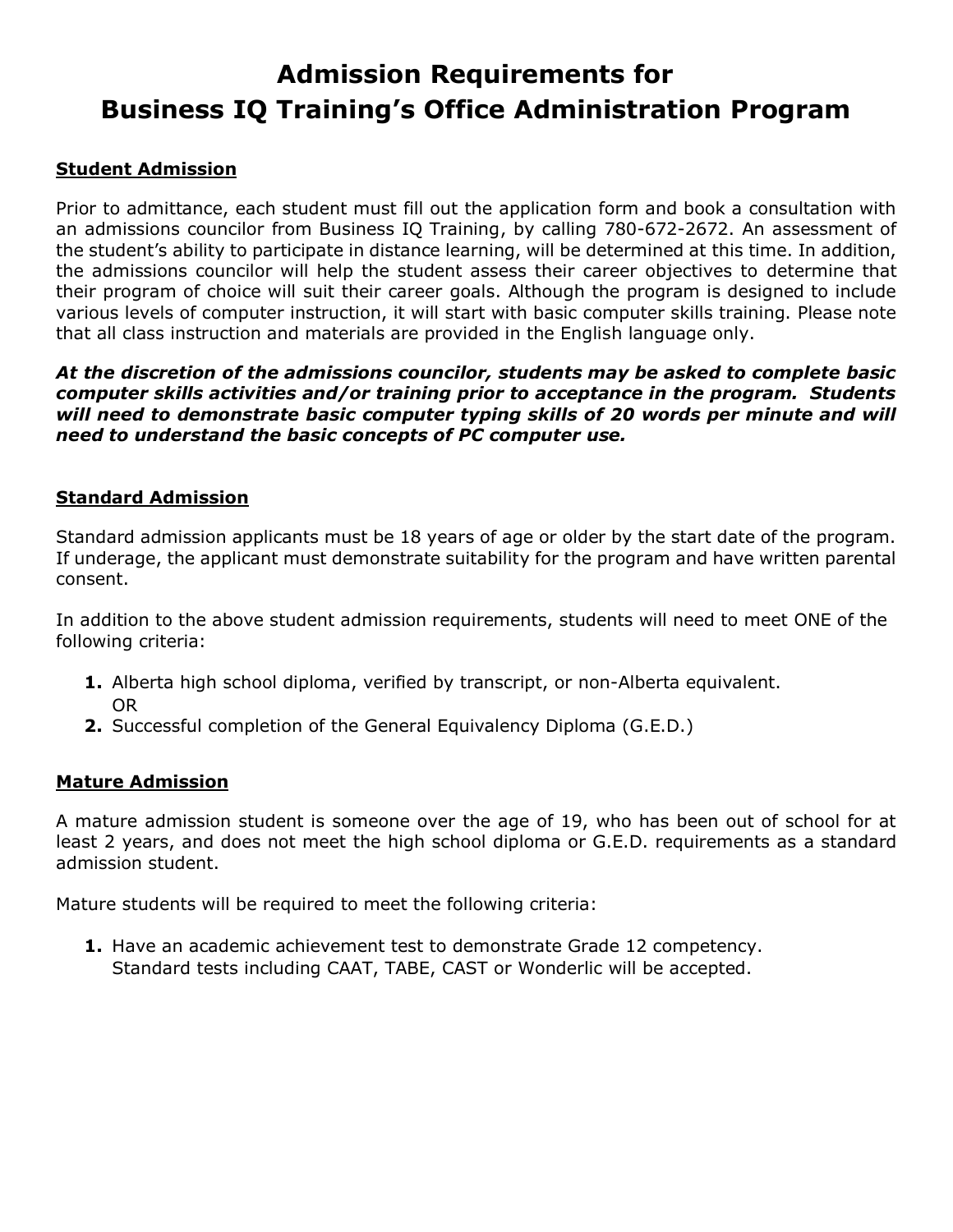## **Registration Fee Required Prior to Admission**

As the Office Administration certificate program is licensed under the Alberta Private Vocational Training Act, student finance may be available in the form of student loans and/or grants. Students wishing to apply for to student finance are recommended to apply a minimum of 3 weeks prior to course start date. Assistance with your application is available from our career coaches and will be required for completion of all student aid applications.

Upon confirmation of program eligibility, a \$400.00 registration fee is required and will be credited towards your tuition fee when training commences. Program acceptance will only be guaranteed to students who have provided the registration fee, a signed Alberta Student Enrolment Contract, a Non-Reproduction of materials agreement, and have met all other admittance requirements. Registration fees are fully refundable prior to training commencement.

## **Books & Supplies Fees**

2 weeks prior to training commencement all books and supplies fees must be paid unless exception has been made by Business IQ Training for Student Finance arrangements. Books and supplies for the Office Administration program are \$1400.00. This fee covers the cost of a laptop computer, all required software for the program and course workbooks and materials. If a student cancels registration in the program with less than 2 weeks' notice no refund will be awarded for books and supplies.

## **Tuition Fees**

The tuition for the Office Administration Program is \$5100.00. Tuition fees are in addition to books and supplies costs of  $$1400.00$  for a total program cost to each student of \$6500.00. Tuition fees are due upon training commencement. Registration fees of \$400.00 that have been received will be credited towards unpaid tuition fees upon training commencement. Payments can be made by Visa, MasterCard, Debit, Cash, Certified Cheque or Money Order.

## **Refund of Tuition – after training begins**

If a student contract is terminated after the vocational training begins, Business IQ Training is entitled to the following amounts of tuition:

- (a) When 10% or less of the vocational training has been provided, 25% of the tuition costs. For this program, the refund to the student would be \$3825.00 if training is terminated prior to the date specified below for the program date selected.
- (b) When more than 10% but 50% or less of the vocational training has been provided, 60% of the tuition costs. For this program, the refund to the student would be \$2040.00 if training is terminated prior to the date specified below for the program date selected.
- (c) When more than 50% of the vocational training has been provided, 100% of the tuition. For this program, the date in which no refund would be issued is on or after the date specified below for the program date selected.

| Program<br><b>Start Date</b> | Program<br><b>End Date</b> | <b>Application</b><br><b>Deadline</b> | <b>Books &amp;</b><br><b>Supplies</b><br><b>Fee Date</b> | <b>Tuition Due</b><br>Date | 90% Tuition<br><b>Refund Date</b> | <b>40% Tuition</b><br><b>Refund Date</b> | <b>No Refund</b><br><b>After Date</b> |
|------------------------------|----------------------------|---------------------------------------|----------------------------------------------------------|----------------------------|-----------------------------------|------------------------------------------|---------------------------------------|
| 1/1/2022                     | 5/18/2022                  | 12/11/2021                            | 12/18/2021                                               | 1/1/2022                   | 1/15/2022                         | 3/12/2022                                | 3/13/2022                             |
| 2/1/2022                     | 6/18/2022                  | 1/11/2022                             | 1/18/2022                                                | 2/1/2022                   | 2/15/2022                         | 4/12/2022                                | 4/13/2022                             |
| 3/1/2022                     | 7/16/2022                  | 2/8/2022                              | 2/15/2022                                                | 3/1/2022                   | 3/15/2022                         | 5/10/2022                                | 5/11/2022                             |
| 4/1/2022                     | 8/16/2022                  | 3/11/2022                             | 3/18/2022                                                | 4/1/2022                   | 4/15/2022                         | 6/10/2022                                | 6/11/2022                             |
| 5/1/2022                     | 9/15/2022                  | 4/10/2022                             | 4/17/2022                                                | 5/1/2022                   | 5/15/2022                         | 7/10/2022                                | 7/11/2022                             |
| 6/1/2022                     | 10/16/2022                 | 5/11/2022                             | 5/18/2022                                                | 6/1/2022                   | 6/15/2022                         | 8/10/2022                                | 8/11/2022                             |
| 7/1/2022                     | 11/15/2022                 | 6/10/2022                             | 6/17/2022                                                | 7/1/2022                   | 7/15/2022                         | 9/9/2022                                 | 9/10/2022                             |
| 8/1/2022                     | 12/16/2022                 | 7/11/2022                             | 7/18/2022                                                | 8/1/2022                   | 8/15/2022                         | 10/10/2022                               | 10/11/2022                            |
| 9/1/2022                     | 1/16/2023                  | 8/11/2022                             | 8/18/2022                                                | 9/1/2022                   | 9/15/2022                         | 11/10/2022                               | 11/11/2022                            |
| 10/1/2022                    | 2/15/2023                  | 9/10/2022                             | 9/17/2022                                                | 10/1/2022                  | 10/15/2022                        | 12/10/2022                               | 12/11/2022                            |
| 11/1/2022                    | 3/18/2023                  | 10/11/2022                            | 10/18/2022                                               | 11/1/2022                  | 11/15/2022                        | 1/10/2023                                | 1/11/2023                             |
| 12/1/2022                    | 4/17/2023                  | 11/10/2022                            | 11/17/2022                                               | 12/1/2022                  | 12/15/2022                        | 2/9/2023                                 | 2/10/2023                             |

## **Program Dates and Deadlines for 2022**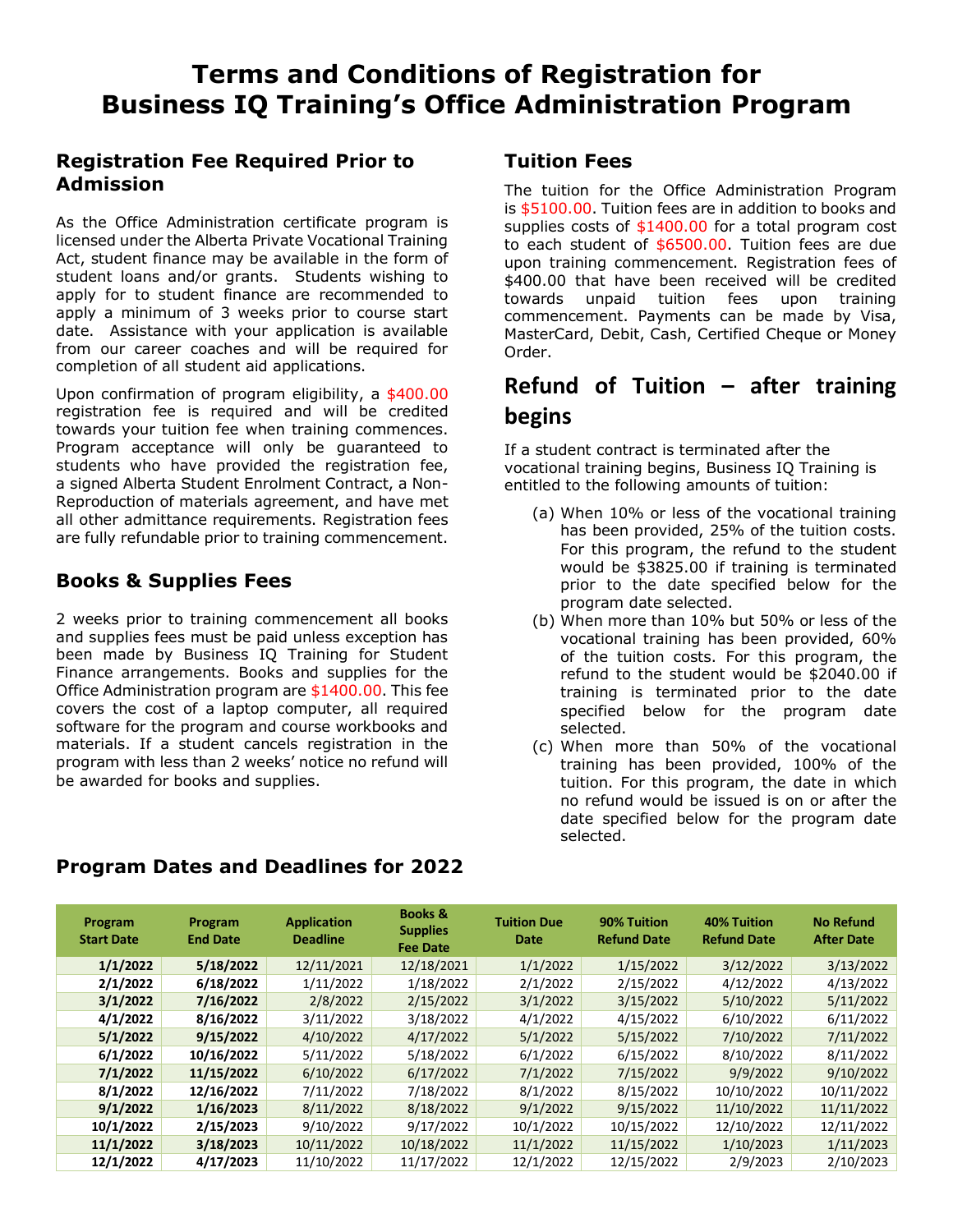## **Module Completion Policy**

It is the responsibility of the student to complete all coursework for all modules by the due dates provided. If an extension for module due dates is required, a request must be submitted online within 72 hours of each due date. Missed due dates will result in loss of marks and may result in courses marked as incomplete. To obtain program certification the student will have to re-register and complete any incomplete courses at an additional expense  $\sim$ Business IQ Management.

Students receiving student aid must be aware that should the student not complete modules by the assigned due dates after 5 consecutive business days without notifying Business IQ Training of his or her withdrawal, Business IQ Training will consider the student as having withdrawn effective the first day of the missed module due date and will be required to notify the Minister of Education as per the Private Vocational Training Act. Withdrawal from programs will result in a change to the repayment arrangements that the student will have agreed to with student aid.

## **Program Completion**

Upon successful completion of the entire courseware within the Office Administrator Program, a certificate of completion for the Office Administrator Program with a letter of reference will be issued by Business IQ Training. If students do not finish or pass all of the modules, students will only receive a certificate of completion for the courseware they have successfully completed but will not receive a certificate for the entire program.

## **For information regarding Alberta's private vocational training licensing requirements, please contact:**

**Private Career Colleges Branch 10155 102 Street, Edmonton AB T5J 4L5 Phone: 780-427-5609 Email:** [pvt.branch@gov.ab.ca](mailto:pvt.branch@gov.ab.ca) **Website:** [www.eae.alberta.ca/pvt](http://www.eae.alberta.ca/pvt)

## **Student Testimonials**

**Office Administration Student:** I just want to say thank you so much for everything. I owe it all to Business IQ for getting me to where I am right now in life, I wouldn't have come across my current employment opportunity without you and your team! Taking the course was the best decision I have ever made!!

**Office Administration Student:** "It was great to freshen up on my education in such a positive and caring environment where you are respected as an individual instead of just a number. My new skills combined with old knowledge help me in every aspect of my day, including work and home. Thank you to all the amazing staff!! I would recommend Business IQ Training to anyone who is willing to learn.

**Office Administration Student:** It's been a few weeks to look back and think about all that I learnt and where I am now as a person. Your programs allowed me to grow once again not just with new information and skills, but also through your encouragement, gave me the confidence to get back out there. Stacey, you are one of the best instructors I've ever had. You made learning easy but challenging. You stood beside those that really needed help and allowed the others to excel in each area we looked at. You made learning fun and I must admit I miss the class just a bit.

**Office Administration Student:** I just wanted to let you know that I've been hired for the position you referred me to! Thank you so much for putting me in touch with them. It seems like it will be a good fit, and I can't wait to start!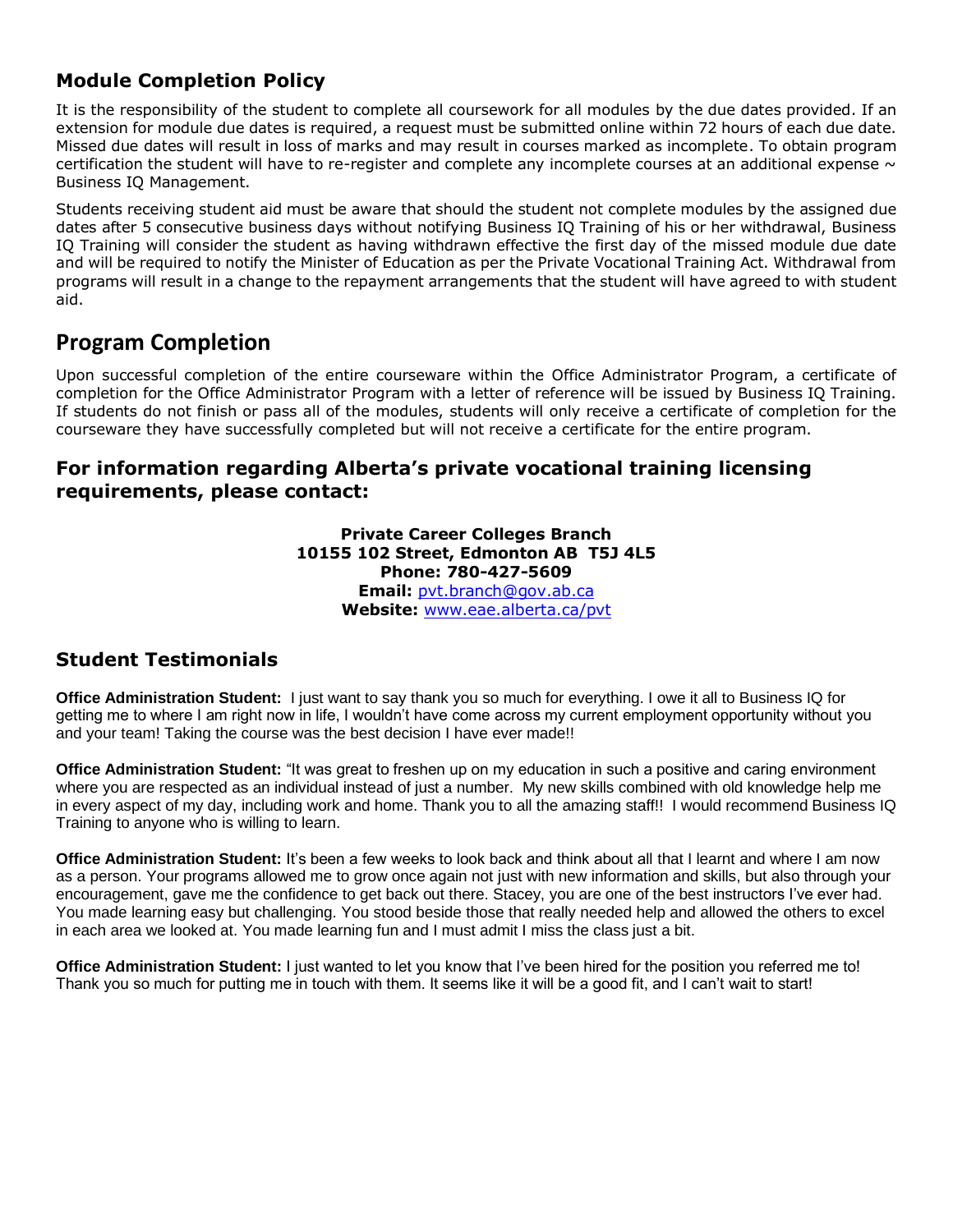

**Business IQ Training Centre 5051 50 Street Camrose, AB T4V 1R3 www.businessiqtraining.com Tel. (780) 672-2672**

#### **Office Administration Program Course Module Schedule**

| <b>Module 1 - Computing &amp; Accounting Fundamentals</b> | <b>Module 6 - Microsoft Office Level 3</b>                       |  |  |
|-----------------------------------------------------------|------------------------------------------------------------------|--|--|
| <b>Completion time: 12 Days</b>                           | <b>Completion time: 14 days</b>                                  |  |  |
| <b>Windows Operating Systems</b>                          | Microsoft Word Level 3                                           |  |  |
| <b>Bookkeeping Fundamentals</b>                           | Microsoft Outlook Level 3                                        |  |  |
| <b>Alberta Payroll Regulations</b>                        | Microsoft Excel Level 3                                          |  |  |
|                                                           | Microsoft PPT Level 3                                            |  |  |
|                                                           |                                                                  |  |  |
| Module 2 - Microsoft Office Level 1                       | <b>Module 7 - AgExpert Analyst and WAVE</b>                      |  |  |
| <b>Completion time: 14 days</b>                           | <b>Completion time: 14 days</b>                                  |  |  |
| Microsoft Word Level 1                                    | <b>AgExpert Analyst Level 1</b>                                  |  |  |
| Microsoft Outlook Level 1                                 | <b>AgExpert Analyst Level 2</b>                                  |  |  |
| Microsoft Excel Level 1                                   | <b>AgExpert Analyst Payroll</b>                                  |  |  |
| Microsoft PowerPoint Level 1                              | <b>Wave Financial Accounting</b>                                 |  |  |
|                                                           |                                                                  |  |  |
| <b>Module 3 - QuickBooks Accounting Software</b>          | Module 8 - Google, Resume & Publisher                            |  |  |
| <b>Completion time: 14 days</b>                           | <b>Completion time: 14 days</b>                                  |  |  |
| QuickBooks Desktop Basic                                  | Google Applications 1 of 2                                       |  |  |
| QuickBooks Desktop Advanced                               | Google Applications 2 of 2                                       |  |  |
| QuickBooks Desktop Payroll                                | <b>Resume &amp; Cover Letters</b>                                |  |  |
| QuickBooks Online                                         | Microsoft Office Publisher                                       |  |  |
|                                                           |                                                                  |  |  |
| <b>Module 4 - Microsoft Office Level 2</b>                | <b>Module 9 - Bookkeeping Finals</b>                             |  |  |
| <b>Completion time: 14 days</b>                           | Final Exams are open for 18 days following completion of modules |  |  |
| Microsoft Word Level 2                                    | <b>Bookkeeping Theory Exam</b>                                   |  |  |
| Microsoft Outlook Level 2                                 | Bookkeeping Practical Exam Part A                                |  |  |
| Microsoft Excel Level 2                                   | Bookkeeping Practical Exam Part B                                |  |  |
| Microsoft PPT Level 2                                     | Bookkeeping Practical Exam Part C                                |  |  |
|                                                           |                                                                  |  |  |
| <b>Module 5 - Sage Accounting Software</b>                | <b>Module 10 - Microsoft Finals</b>                              |  |  |
| <b>Completion time: 14 days</b>                           | Final Exams are open for 18 days following completion of modules |  |  |
| Sage 50 Desktop Basic                                     | Microsoft Office Theory Exam                                     |  |  |
| Sage 50 Desktop Advanced                                  | Microsoft Practical Exam Part A                                  |  |  |
| Sage 50 Desktop Payroll                                   | <b>Microsoft Practical Exam Part B</b>                           |  |  |
| Sage Business Cloud Accounting                            | Microsoft Practical Exam Part C                                  |  |  |

**Module Due Dates.** It is the responsibility of the student to complete all coursework for all modules. If an extension for module due dates is required, a request must be submitted online within 72 hours of each due date. Missed due dates will result in loss of marks and may result in courses marked as incomplete. To obtain program certification the student will have to re-register and complete any incomplete courses at an additional expense ~ Business IQ Management.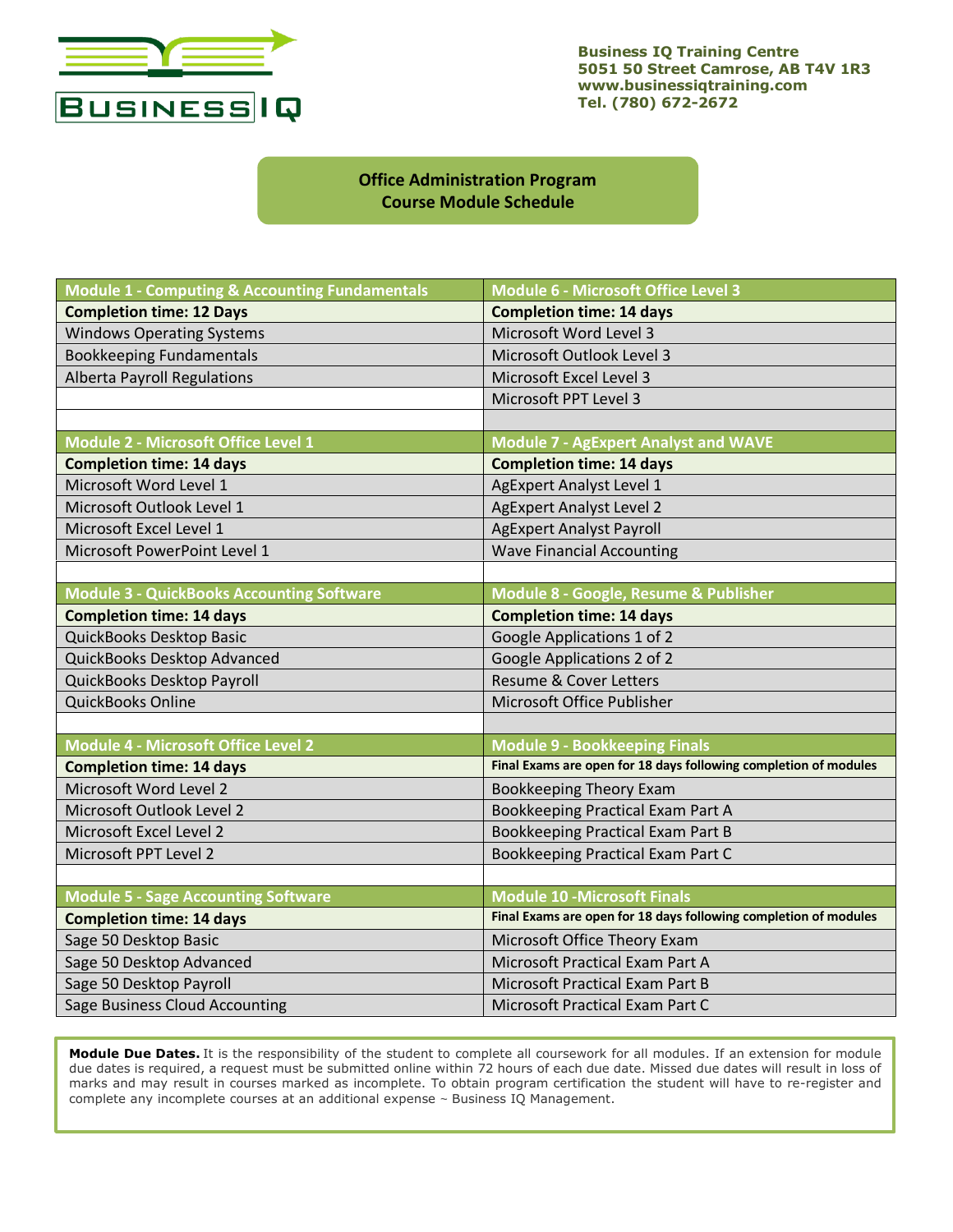

## **Certificate Program Application Form Office Administration Program - \$6500.00**

**\*Please note that this form can be printed and returned by email or mail or can be accessed as a fillable form online at <http://businessiqtraining.weebly.com/distance-learning-program-packages.html>**

| Last Name  |                                                                                                  | <b>First Name</b>                                                                                                                                                                                                                                                                                                                                                                                                                                                                                |                                               |                                                                                                     |
|------------|--------------------------------------------------------------------------------------------------|--------------------------------------------------------------------------------------------------------------------------------------------------------------------------------------------------------------------------------------------------------------------------------------------------------------------------------------------------------------------------------------------------------------------------------------------------------------------------------------------------|-----------------------------------------------|-----------------------------------------------------------------------------------------------------|
| Apt#       | Address                                                                                          | City & Province                                                                                                                                                                                                                                                                                                                                                                                                                                                                                  | Postal Code<br>Date of Birth (year/month/day) |                                                                                                     |
| Home Phone |                                                                                                  | E-mail Address                                                                                                                                                                                                                                                                                                                                                                                                                                                                                   |                                               |                                                                                                     |
|            |                                                                                                  | Please select the program you are registering for:                                                                                                                                                                                                                                                                                                                                                                                                                                               |                                               |                                                                                                     |
|            | 1/1/2022 to 5/18/2022<br>2/1/2022 to 6/18/2022<br>3/1/2022 to 7/16/2022<br>4/1/2022 to 8/16/2022 | 5/1/2022 to 9/15/2022<br>6/1/2022 to 10/16/2022<br>7/1/2022 to 11/15/2022<br>8/1/2022 to 12/16/2022                                                                                                                                                                                                                                                                                                                                                                                              |                                               | 9/1/2022 to 1/16/2023<br>10/1/2022 to 2/15/2023<br>11/1/2022 to 3/18/2023<br>12/1/2022 to 4/17/2023 |
|            | <b>Program Payment Arrangements</b>                                                              |                                                                                                                                                                                                                                                                                                                                                                                                                                                                                                  |                                               |                                                                                                     |
|            | Registration Fee of \$400.00 received. Date:                                                     | Registration fees will be applied to outstanding tuition amounts due upon training commencement. In the event<br>that training is cancelled prior to commencement, the registration fee is refundable.<br>$\Box$ VISA $\Box$ MasterCard $\Box$ Cash $\Box$ Debit Card $\Box$ Certified Cheque/Money Order/E-transfer                                                                                                                                                                             |                                               |                                                                                                     |
|            | be awarded after this date.                                                                      | Books/Supplies Fee of \$1400.00 received. Date:<br>Books/Supplies fee is due 2 weeks previous to the program start date. If paid prior to the date specified, this<br>amount is refundable if training is cancelled prior to shipment of books and supplies. No refunds of this fee will<br>$\Box$ VISA $\Box$ MasterCard $\Box$ Cash $\Box$ Debit Card $\Box$ Certified Cheque/Money Order/E-transfer                                                                                           |                                               |                                                                                                     |
|            |                                                                                                  | Tuition Fee Balance of \$4700.00 received. Date: ___<br>Tuition fee balance is due upon program commencement. If paid prior to commencement, this amount is<br>refundable if training is cancelled prior to course start date. For refunds on tuition after training start date,<br>please refer to: Refund of Tuition - after training begins, located on page 4 of this package.<br>$\Box$ VISA $\Box$ MasterCard $\Box$ Cash $\Box$ Debit Card $\Box$ Certified Cheque/Money Order/E-transfer |                                               |                                                                                                     |